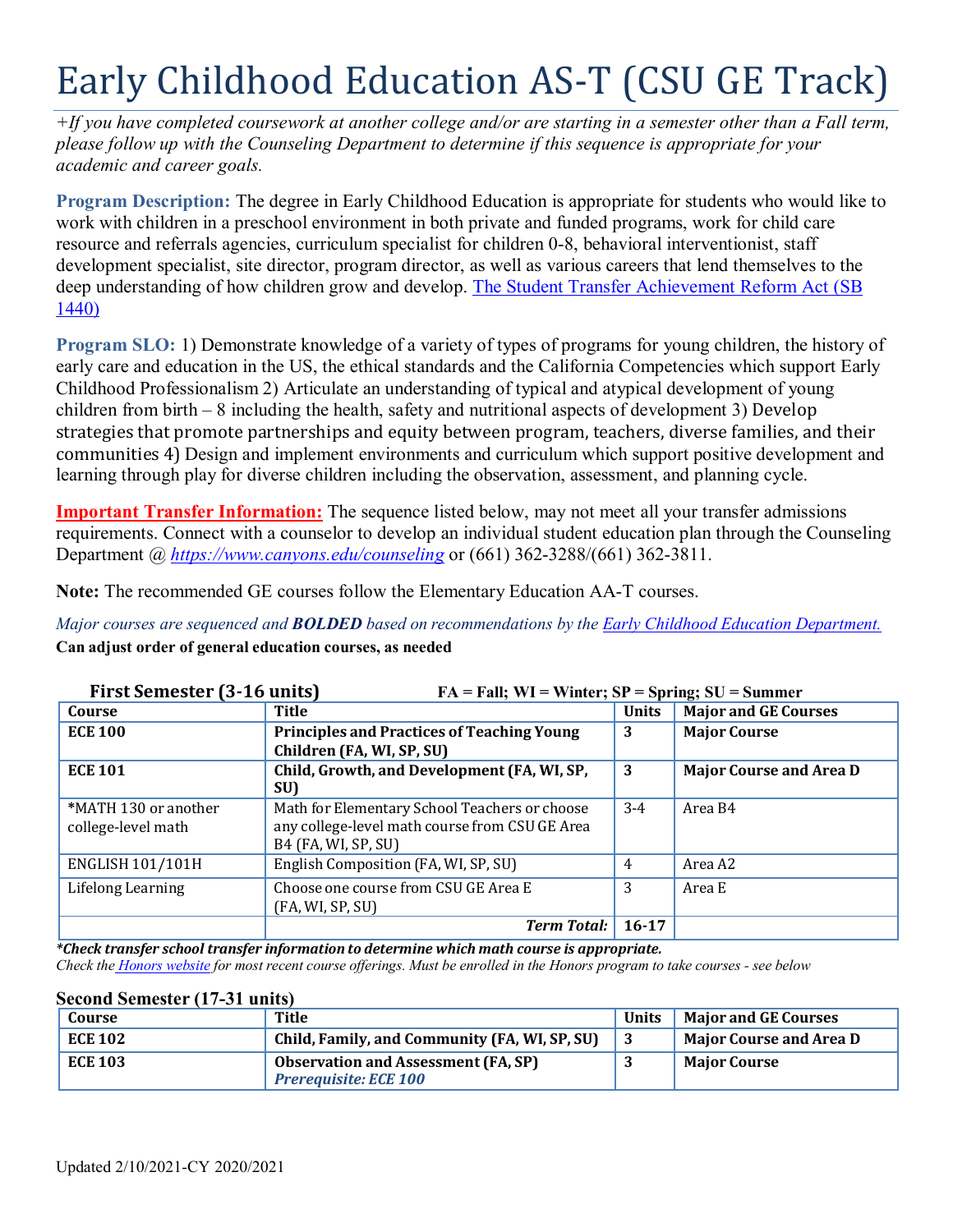| **Critical Thinking – | Choose one course from the CSU GE Area A3        | Area A3 |
|-----------------------|--------------------------------------------------|---------|
| Dept. Recommends:     | category (FA, WI, SP, SU) - Dept. Recommends:    |         |
| COMS 227. ENGL        | Introduction to Rhetorical Criticism (FA, SP) or |         |
| 103/103H, or SOC 108  |                                                  |         |

|                                    | Critical Reading, Writing and Thinking (FA, WI,<br>SP, SU)                                                              |                                          |
|------------------------------------|-------------------------------------------------------------------------------------------------------------------------|------------------------------------------|
| COMS 105/105H or<br>COMS 120       | Fundamentals of Public Speaking (FA, WI, SP, SU)<br>or Small Group Communication (FA, WI, SP, SU)                       | Area A1                                  |
| ECE 130 or another CSU<br>Elective | Infant/Toddler Development and Curriculum (FA,<br>SP) or choose one course that is CSU transferable<br>(FA, WI, SP, SU) | Elective - (Dept. recommends<br>ECE 130) |
|                                    | <b>Term Total:</b> 15                                                                                                   |                                          |

*\*\*Some CSU's will require a second semester of English Composition.*

## **Third Semester (32-46 units)**

| Course                                                                                                                   | Title                                                                                                                                                                                                                                             | <b>Units</b> | <b>Major and GE Courses</b>                      |
|--------------------------------------------------------------------------------------------------------------------------|---------------------------------------------------------------------------------------------------------------------------------------------------------------------------------------------------------------------------------------------------|--------------|--------------------------------------------------|
| <b>ECE 104</b>                                                                                                           | <b>Introduction to Curriculum for Early</b><br><b>Childhood Education (FA, SP)</b><br><b>Prerequisite: ECE 100</b>                                                                                                                                | 3            | <b>Major Course</b>                              |
| <b>ECE 105</b>                                                                                                           | Health, Safety, Nutrition in Early Childhood<br><b>Education (FA, SP, SU)</b>                                                                                                                                                                     | 3            | <b>Major Course</b>                              |
| American Institutions -<br>Choose Option I or II Dept.<br>Recommends Option 1: HIST<br>$111$ or<br>POLISC <sub>150</sub> | Complete first course in chosen option - (note:<br>must take both classes within one option) (FA, WI,<br>SP, SU) - Dept. Recommends: United States<br>History I (FA, WI, SP, SU) or Intro to American<br>Government and Politics (FA, WI, SP, SU) | 3            | American Institutions and<br>Area C <sub>2</sub> |
| <b>Biological</b><br>Science<br>Recommends:<br>Dept.<br><b>BIOSCI 100</b>                                                | Choose one course from CSU GE Area B2 (if not<br>taking the corresponding lab, will need to add a lab<br>to the Physical Science course) (FA, WI, SP, SU) -<br>Dept. Recommends General Biology (FA, WI, SP,<br>SU)                               | $3-4$        | Area B2 (and B3)                                 |
| Arts Course<br>Recommends: DANCE100<br>or THEATR<br>110/110H                                                             | Choose one course from CSU GE Area C1 (FA, WI,<br>SP, SU) - Dept. Recommends:<br>Dance Appreciation (FA, WI, SP, SU) or<br>Understanding Theatre (FA, WI, SP, SU)                                                                                 | 3            | Area C <sub>1</sub>                              |
|                                                                                                                          | <b>Term Total:</b>                                                                                                                                                                                                                                | $15 - 16$    |                                                  |

## **Fourth Semester (47-61 units)**

| Course                    | <b>Title</b>                                         | <b>Units</b> | <b>Major and GE Courses</b> |
|---------------------------|------------------------------------------------------|--------------|-----------------------------|
| <b>ECE 200</b>            | Practicum-Field Experience (FA, SP)                  | 3            | <b>Major Course</b>         |
|                           | Prerequisites: ECE 100, 101, 102, 103, 104, 105      |              |                             |
| <b>ECE 106</b>            | The Role of Equity and Diversity in Early            | 3            | <b>Major Course</b>         |
|                           | <b>Childhood Education (FA, SP)</b>                  |              |                             |
| American Institutions     | Complete second course in chosen option - (note:     | 3            | American Institutions and   |
| Recommends Option 1:      | must take both classes within one option) (FA,       |              | Area D                      |
| HIST 111 or POLISC 150    | WI, SP, SU) - Dept. Recommends: United States        |              |                             |
| (select the one not       | History I (FA, WI, SP, SU) or Intro to American      |              |                             |
| previously taken)         | Government and Politics (FA, WI, SP, SU)             |              |                             |
| <b>Physical Science</b>   | Choose one course from CSU GE Area B1 (if not        | $3-4$        | Area B1 (and B3)            |
| Recommends: PHYSCI 101,   | taking the corresponding lab, will need to add a lab |              |                             |
| GEOLOGY 109 with          | to the Physical Science course) (FA, WI, SP, SU) -   |              |                             |
| 109L, or GEOLOGY 110      | Dept. Recommends: Physical Science (FA, SP) or       |              |                             |
|                           | Earth Science (FA, WI, SP, SU)                       |              |                             |
| <b>Arts or Humanities</b> | Choose any course from CSU GE Area C1 or C2          | 3            | Area C1 or C2               |
| Recommends: ENGL 110      | (FA, WI, SP, SU) - Dept. Recommends                  |              |                             |
| or HIST 161               | Composition and Literature (FA, WI, SP, SU) or       |              |                             |
|                           | World History (FA, WI, SP, SU)                       |              |                             |
|                           | <b>Term Total:</b>                                   | $15 - 16$    |                             |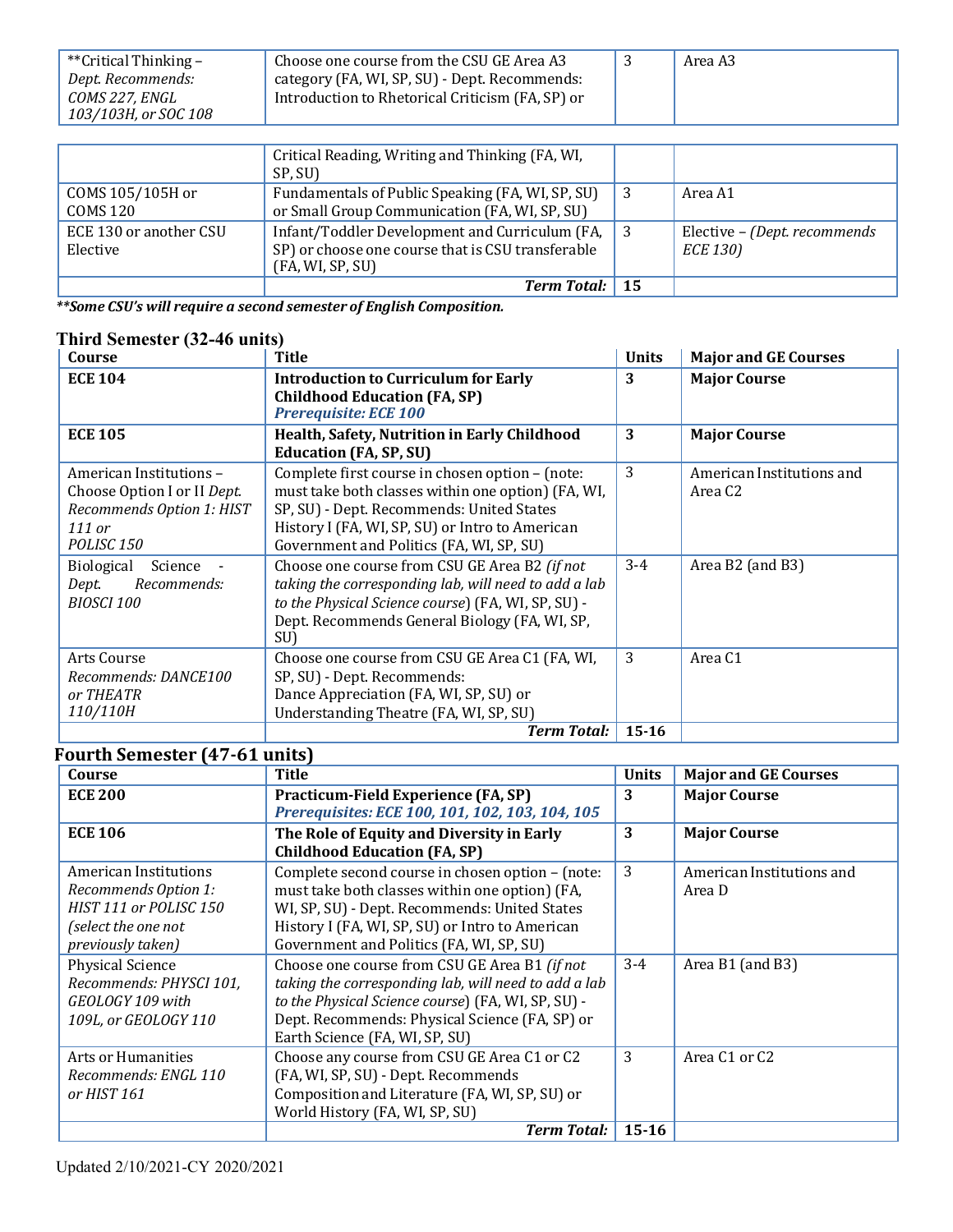**Total Units: 61+**